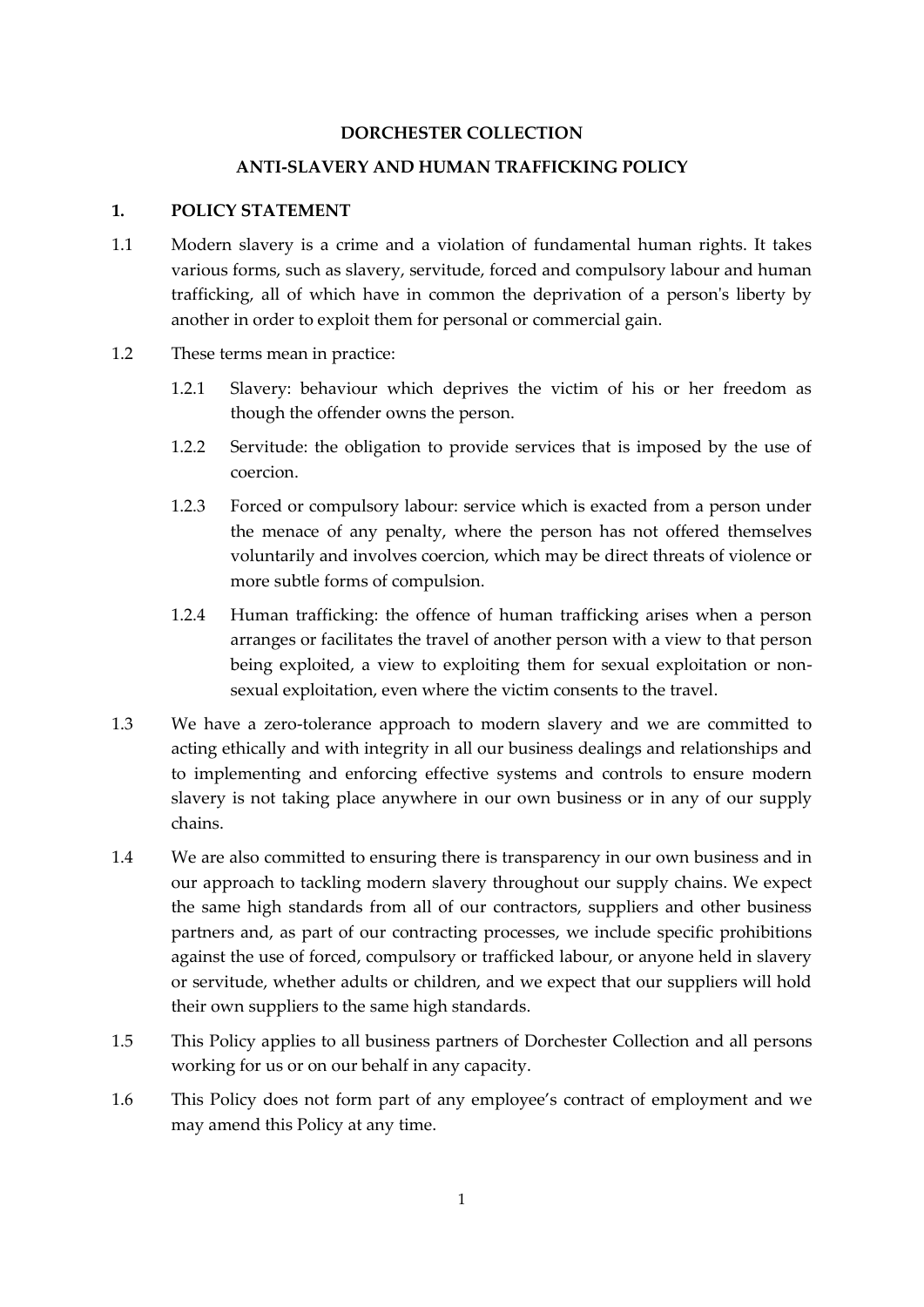## **2. RESPONSIBILITY FOR THE POLICY**

- 2.1 The Chief Executive Officer has overall responsibility for ensuring this policy complies with our legal and ethical obligations and that all those under our control comply with it.
- 2.2 The Area Purchasing Manager and Human Resources have primary and day-to-day responsibility for implementing this policy, monitoring its use and effectiveness, dealing with any queries about it, and auditing internal control systems and procedures to ensure they are effective in countering modern slavery.
- 2.3 Management at all levels are responsible for ensuring those reporting to them understand and comply with this Policy and are given adequate and regular training on it and the issue of modern slavery in supply chains.

### **3. COMPLIANCE WITH THE POLICY**

- 3.1 You must ensure that you read, understand and comply with this Policy.
- 3.2 The prevention, detection and reporting of modern slavery in any part of our business or supply chains is the responsibility of all those working for us or under our control. You are required to avoid any activity that might lead to, or suggest, a breach of this policy.
- 3.3 You must notify your manager or Human Resources or Dorchester Collection if you are a contractor, supplier or business partner of Dorchester Collection as soon as possible if you believe or suspect that a conflict with this Policy has occurred, or may occur in the future.
- 3.4 You are encouraged to raise concerns about any issue or suspicion of modern slavery in any parts of our business or supply chains of any supplier tier at the earliest possible stage.
- 3.5 If you believe or suspect a breach of this Policy has occurred or that it may occur you must report it to [your manager or Human Resources or the employee assistance helpline or Dorchester Collection if you are a contractor, supplier or business partner of Dorchester Collection] as soon as possible.
- 3.6 If you are unsure about whether a particular act, the treatment of workers more generally, or their working conditions within any tier of our supply chains constitutes any of the various forms of modern slavery, you should raise it with your manager or Human Resources or the employee assistance helpline or Dorchester Collection if you are a contractor, supplier or business partner of Dorchester Collection.
- 3.7 We aim to encourage openness and will support anyone who raises genuine concerns in good faith under this policy, even if they turn out to be mistaken.